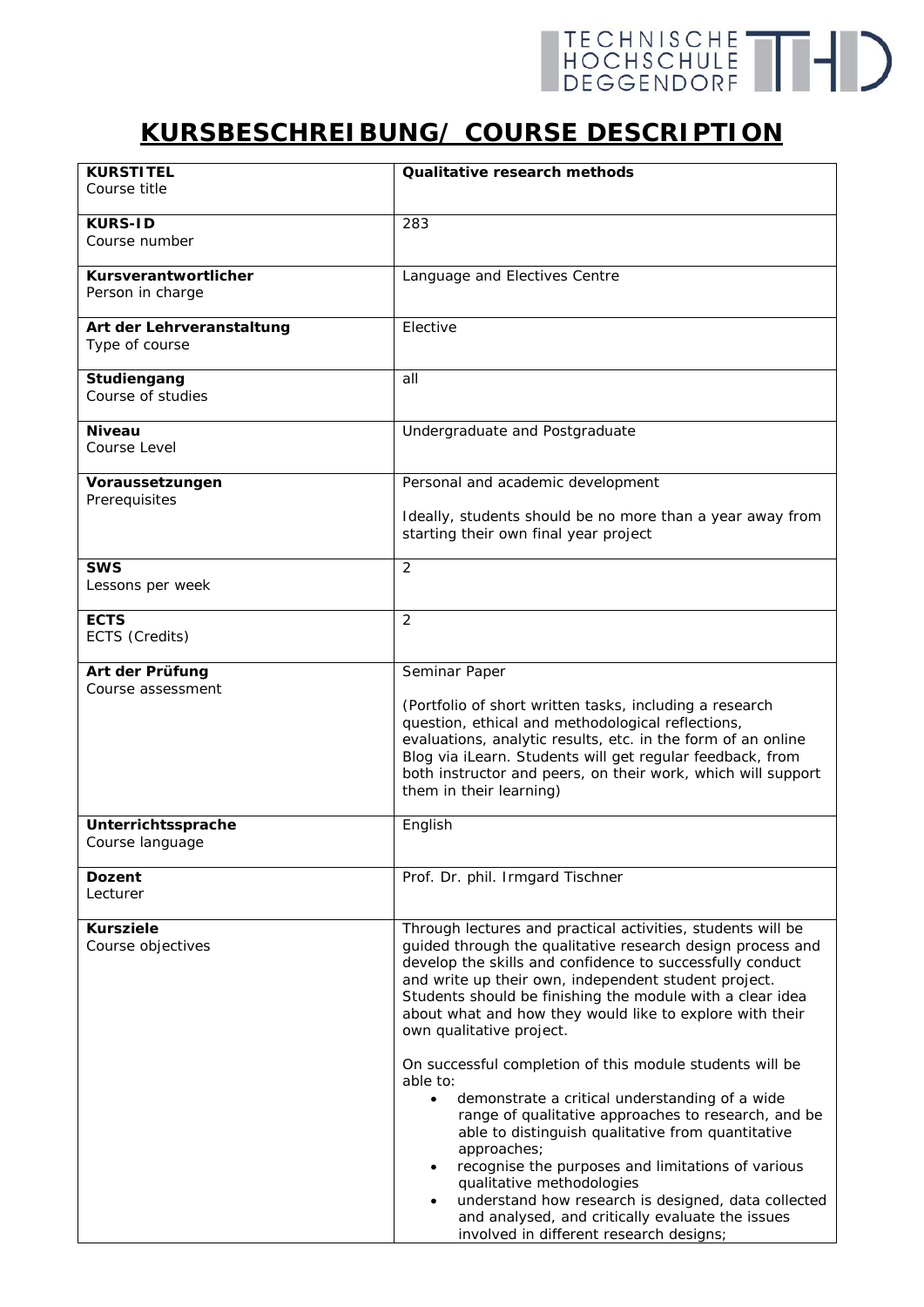|                                       | understand and critically evaluate existing research<br>literature<br>independently develop an appropriate research<br>$\bullet$<br>question for their final year project<br>understand a diverse range, and choose the<br>$\bullet$<br>appropriate method of data collection for a<br>respective research question<br>understand a range of qualitative methods of data<br>$\bullet$<br>analysis; their respective purposes and limitations<br>apply basic qualitative analytic skills<br>$\bullet$<br>understand and evaluate the practical issues<br>$\bullet$<br>involved in conducting research using different<br>methods;<br>design and conduct a piece of research appropriate<br>$\bullet$<br>for a final year student project<br>understand the ethical issues involved in research<br>$\bullet$<br>with human participants<br>plan and write up a research report<br>The main focus will be on the application of research skills<br>in the students' final year projects, using qualitative<br>research methods (not statistics!). Transferrable skills<br>obtained will be applicable in many future academic and<br>non-academic roles |
|---------------------------------------|------------------------------------------------------------------------------------------------------------------------------------------------------------------------------------------------------------------------------------------------------------------------------------------------------------------------------------------------------------------------------------------------------------------------------------------------------------------------------------------------------------------------------------------------------------------------------------------------------------------------------------------------------------------------------------------------------------------------------------------------------------------------------------------------------------------------------------------------------------------------------------------------------------------------------------------------------------------------------------------------------------------------------------------------------------------------------------------------------------------------------------------------------|
| <b>Kursinhalte</b><br>Course contents | Introduction to qualitative research and its distinction from<br>quantitative designs; reading qualitative research<br>Designing qualitative research, including issues of different<br>perspectives; choosing the research topic and designing the<br>research question; the limitations and advantages of<br>qualitative designs<br>Methods of qualitative data collection 1:<br>Textual and online data collection<br>Methods of qualitative data collection 2:<br>Interactive data collection: interviews and focus groups<br>Methods of data analysis 1:<br>Getting started with data - transcription; coding; based on<br><b>Thematic Analysis</b>                                                                                                                                                                                                                                                                                                                                                                                                                                                                                             |
|                                       | Methods of data analysis 2:<br><b>Finalising Thematic Analysis</b><br>Methods of data analysis 3:<br>Introduction to other methods of analysis: Interpretative<br>Phenomenological Analysis; Grounded Theory<br>Ethical issues in research with human participants;<br>Evaluating qualitative methodologies and methods<br>Planning and writing your own final year project                                                                                                                                                                                                                                                                                                                                                                                                                                                                                                                                                                                                                                                                                                                                                                          |
| Lehrmethoden<br>Teaching methods      | A variety of pedagogical approaches will be used with the<br>aim of maximising the active engagement of students and<br>developing students' practical research, writing and critical<br>analytic skills:<br>The course will be presented in weekly sessions comprising<br>of both a lecture-style part, which will provide an<br>introduction to, and overview of, key topic areas, and<br>workshops, which will enable further exploration of issues<br>raised by lectures and guided study activities (such as<br>developing research tools or undertaking analytic tasks).<br>These workshops will draw on the materials of research<br>design, data collection and analysis, and enable students to<br>acquire practical research and critical analytic skills,<br>preparing them for the successful completion of their final                                                                                                                                                                                                                                                                                                                  |